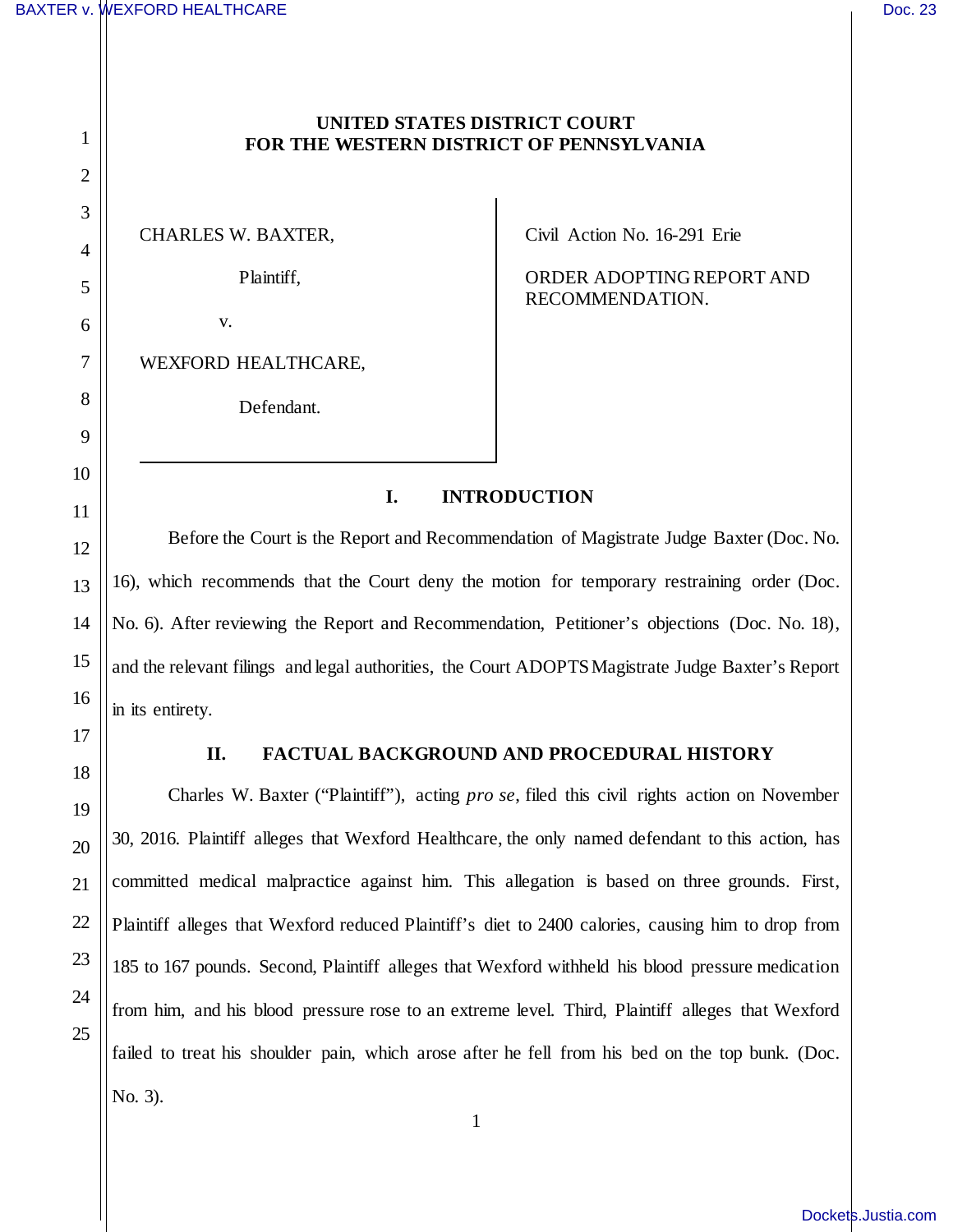Additionally, Plaintiff has filed a motion for a temporary restraining order against Officer Kendziora, for conduct that arises out of his complaint against Wexford. In his motion, Plaintiff alleges that Officer Kendziora heard about Plaintiff's complaint against Wexford and threatened to "[take] care of [him]" if he heard anything else about the matter. (Doc. No. 7**)**. Plaintiff also claims that Officer Kendziora threatened him with, "over-[excessive] punishment." (Doc No. 6). The court held an evidentiary hearing on this matter February 2, 2017.

## **III. DISCUSSION**

Temporary injunctions, including temporary restraining orders, are "extraordinary and drastic [remedies]… that should not be granted, unless the movant by a clear showing, carries the burden of persuasion." *Mazurek v. Armstrong*, 520 U.S. 968, 972 (1997) (citing § 2948 Grounds for Granting or Denying a Preliminary Injunction, 11A Fed. Prac. & Proc. Civ. § 2948 (3d ed.)). Before issuing a temporary restraining order, a court must consider four factors: "1) a likelihood of success on the merits; 2) he or she will suffer irreparable harm if the injunction is denied; 3) granting relief will not result in even greater harm to the nonmoving party; and 4) the public interest favors such relief." *Bimbo Bakeries USA, Inc. v. Botticela*, 613 F.3d 102, 109 (3d Cir. 2010) (quoting *Miller v. Mitchelll*, 598 F.3d 139, 145 (3d Cir. 2010)). *See also* Fed. R. Civ. P. 65. If the record does not support a finding of both irreparable injury and a likelihood of success on the merits, then preliminary injunctive relief cannot be granted. *Marxe v. Jackson*, 833 F.2d 1121, 1123 (3d Cir. 1987).

The Third Circuit "has placed particular weight on the probability of irreparable harm and the likelihood of success on the merits." *Ortho Biotech Prods., L.P. v. Amgen Inc.*, No. 05-4850, 2006 WL 3392939, at \*5 (D.J.N. Nov. 21, 2006) (quoting *Appollo Tech. Corp. v. Centrosphere Indus. Corp.*, 805 F. Supp. 1157, 1205 (D.N.J. 1992)). In fact, irreparable injury is most significant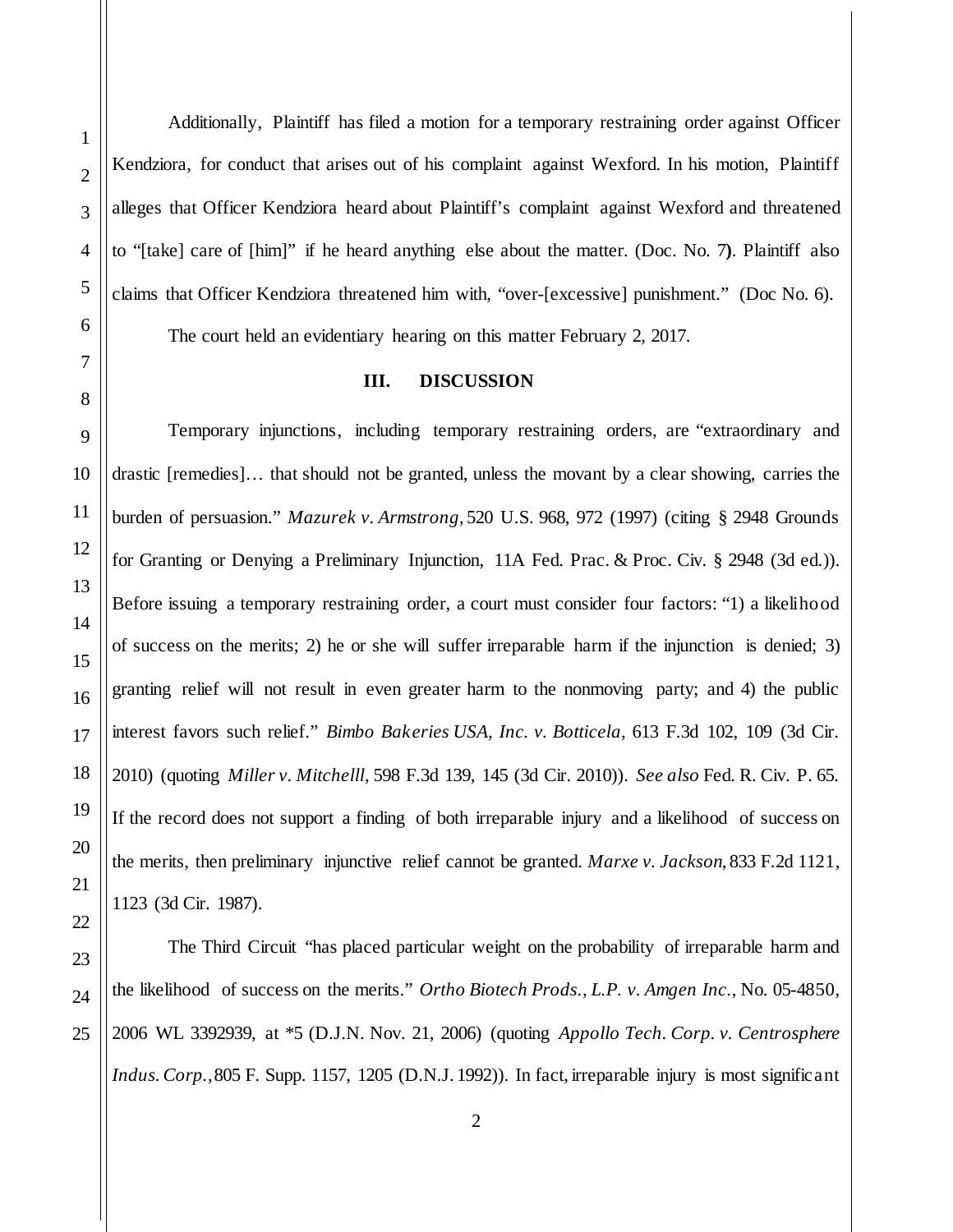and must be present for a court to issue a preliminary injunction. *Instant Air Freight Co. v. C.F. Air Freight, Inc.*, 882 F.2d 797, 800 (3d Cir. 1989).

In the instant case, the plaintiff is not entitled to a temporary restraining order. To grant a preliminary injunction there must be "a relationship between the injury claimed in the party's motion and the conduct asserted in the complaint." *Ball v Famiglio*, 396 Fed. App'x. 836, 837 (3d Cir. 2010) (quoting *Little v Jones* 607 F.3d 1245, 1251 (10th Cir. 2010)). Here, the complaint is against Wexford Healthcare, who allegedly committed medical malpractice, yet Plaintiff seeks an injunction against Officer Kendziora. The lack of connection between the requested injunction and Plaintiff's complaint is enough to deny the injunction. *See id.* However, in response to Magistrate Judge Baxter's Report and Recommendation, Plaintiff requests that his motion be severed from the instant case, and instead be attached to another action, civil action 17-16, in which plaintiff has filed a complaint against Erie County Prison, which implicates Officer Kendziora. (Doc. No. 18**)**.

While it is true that attaching the request for an injunction to the Plaintiff's complaint against the prison would be more suitable, it ultimately does not matter. Plaintiff has not shown the overall need for an injunction. Moreover, a consideration of the four factors for preliminary injunctions do not indicate that Plaintiff should be awarded a temporary restraining order.

First, Plaintiff has not demonstrated a likelihood of success on the merits. All Plaintiff has offered are vague statements and alleged threats made by Officer Kendziora, warning Plaintiff that he would punish him for requesting medical services (Doc. No. 7). This evidence is insufficient to show that Plaintiff will succeed on the merits of the case. In objection, Plaintiff attempts to bolster his claim, but again offers little evidence, saying that he is being "[punished] for a threat against Officer [Kendziora] with a lawsuit." (Doc. No. 18). This information is still insufficient for Plaintiff to prevail. The Third Circuit has repeatedly held that verbal threats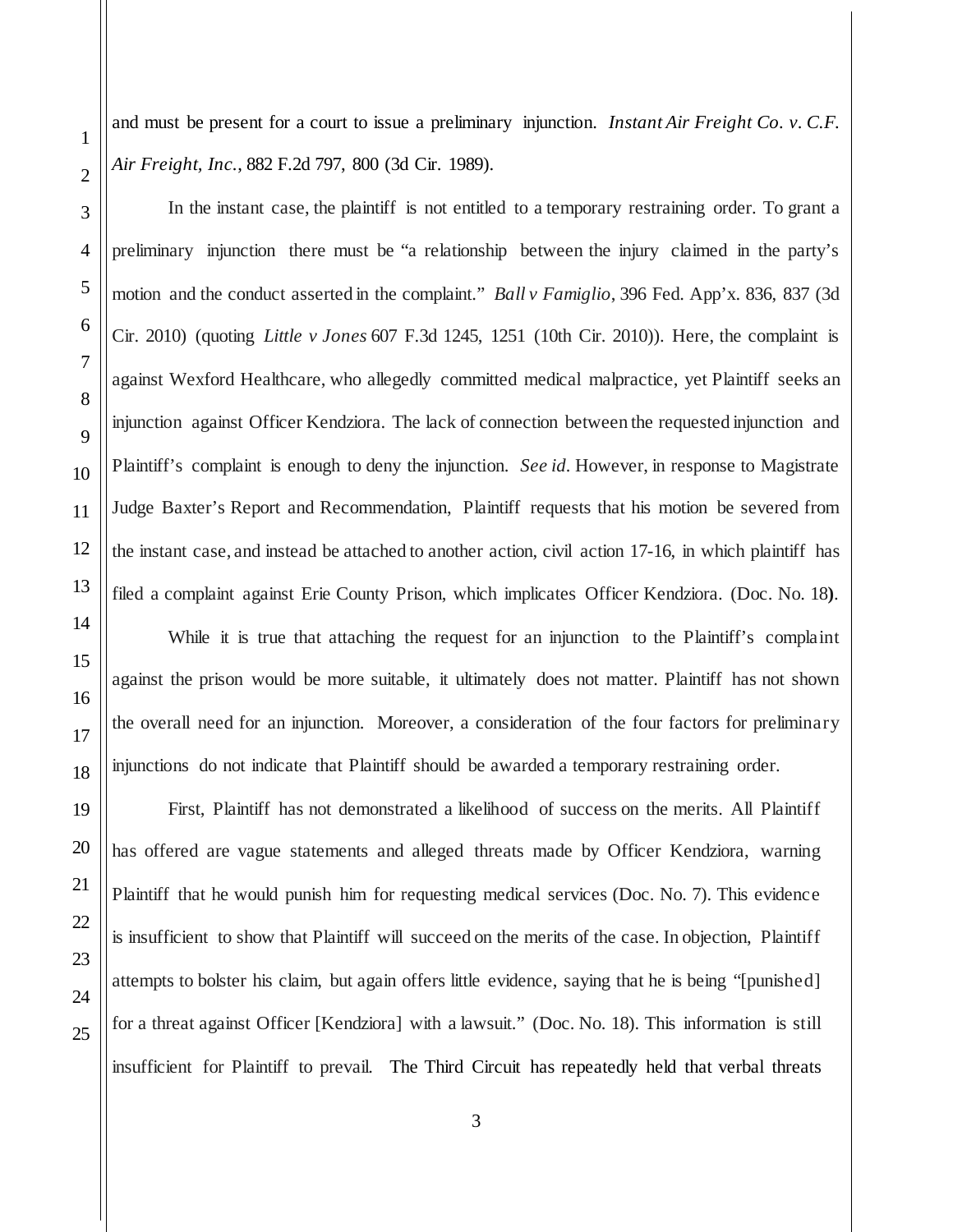alone do not constitute adverse action for the purposes of establishing a *prima facie* retaliation claim. *Chruby v. Kowaleski*, 534 F. App'x 156, 161 (3d Cir. 2013); *Dunbar v. Barone*, 487 F. App'x 721, 723 (3d Cir. 2012) (affirming summary judgment for Defendants where Defendants allegedly threatened Plaintiff by telling him that he was a "marked man" and that his "days were numbered"); *Burgos v. Canino*, 358 F. App'x 302, 306 (3d Cir. 2009) ("Mere threats do not constitute retaliation."); *Booth v. King*, 228 F. App'x 167 (3d Cir. 2007) ("Absent any allegation of physical harm, the defendants' verbal threats do not amount to a constitutional violation.").

Second, it is not clear that Plaintiff will suffer irreparable harm if the injunction is denied. Officer Kendziora has not harmed Plaintiff in any way, nor has plaintiff provided evidence that there is an imminent threat of harm. Additionally, in Plaintiff's motion hearing, there is evidence that Plaintiff was transferred to a different part of the prison, isolating him from Officer Kendziora. ("So, therefore in order to ensure that there is no contact between Mr. Baxter and Officer Kendziora Mr. Baxter was transferred to F pod.") (Doc. No. 18). Moving Plaintiff nullified any threat that Officer Kendziora may have posed.

The third and fourth factors also disfavor Plaintiff. These factors, that granting relief will not result in even greater harm to the nonmoving party, and that public interest favors relief, are especially important in light of 18 U.S.C.A  $\S$  3626 (a)(1)(A) (In the correctional context the court shall give substantial weight to any adverse impact on public safety or the operation of the criminal justice system caused by the relief). It is unclear exactly what kind of relief Plaintiff seeks with respect to Officer Kendziora, but awarding him a traditional restraining order will make it very difficult for Officer Kendziora to effectively do his job. Impeding the work of correctional officers certainly has an adverse impact on the operation of the correctional system.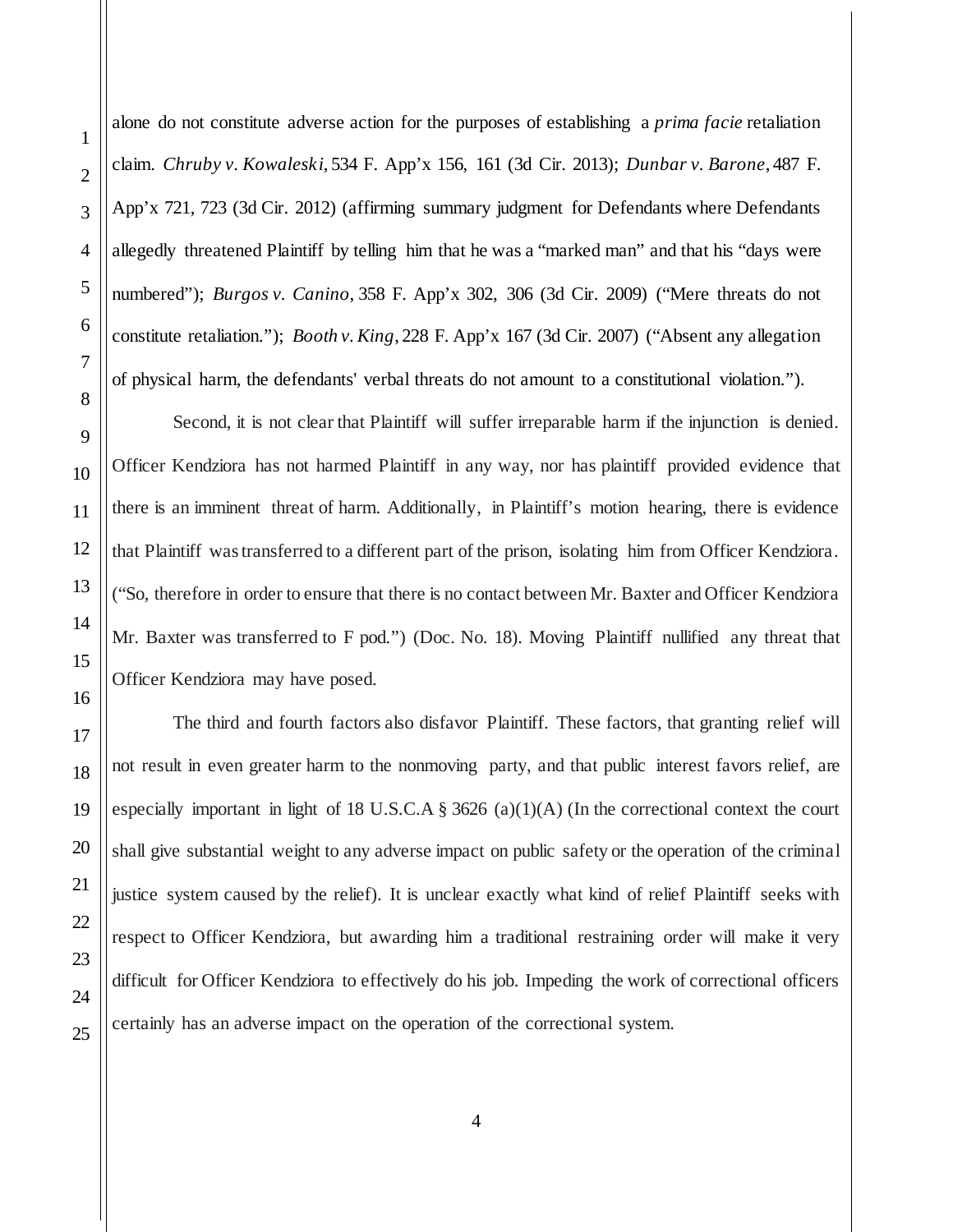The Plaintiff also raises an objection about being placed in the maximum security block (Doc No. 18). He requests that he be moved back to the general population pod, and put in a lower bunk bed. (Doc No. 15). Plaintiff alleges that Officer Kendziora put him in the maximum security block "hoping [he] would get hurt by another prisoner." (Doc No. 18). There is no evidence in the record that supports Plaintiff's claim. In fact evidence indicating the opposite exists. *Id.* (showing that Plaintiff was moved to ensure he would have no further contact with Officer Kendziora). Plaintiff also mentions that he has a medical issue that makes climbing to the top bunk very dangerous. However, this claim too is contradicted by evidence from Plaintiff's motion hearing. The Medical Department has repeatedly examined Plaintiff and found that he does not need "bottom tier status." (Doc No. 15). Moreover, the Supreme Court has ruled that management decisions by prison administrators deserve a great amount of deference. *Beard v. Banks*, 548 U.S. 521 (2006); Wolfe v. McDonnell, 418 U.S. 539, 566 (1974). In the absence of strong evidence substantiating Plaintiff's allegation, this Court must give deference to the management decisions of the prison.

Finally, Plaintiff requests injunctive relief against Wexford Healthcare. In order to succeed on this motion, Plaintiff must show that Wexford Healthcare acted "deliberately indifferent to a prisoners' serious medical needs." *Pearson v. Prison Health Serv.*, 850 F.3d 526, 534 (3d Cir. 2017). Here, there is evidence that the medical staff examined Plaintiff a number of times, and Plaintiff admits that he was given medication for his ailments. (Doc No. 15). Here, Plaintiff objects that other inmates are allowed to see outside doctors. (Doc. No. 18). Yet, "it is well established that disagreements over medical judgment do not amount to an Eighth Amendment claim." *Soto-Muniz v. Martin*, 665 Fed. App'x. 226, 228 (3d Cir. 2016). Simply because Plaintiff did not agree with his treatment does not give rise to an Eighth Amendment claim. Additionally, "Prison authorities are accorded considerable latitude in the diagnosis and treatment of prisoners." *Durmer v. O'Carroll*, 991 F.2d 64, 67 (3d Cir. 1993). Wexford's treatment decisions of Plaintiff must be respected here.